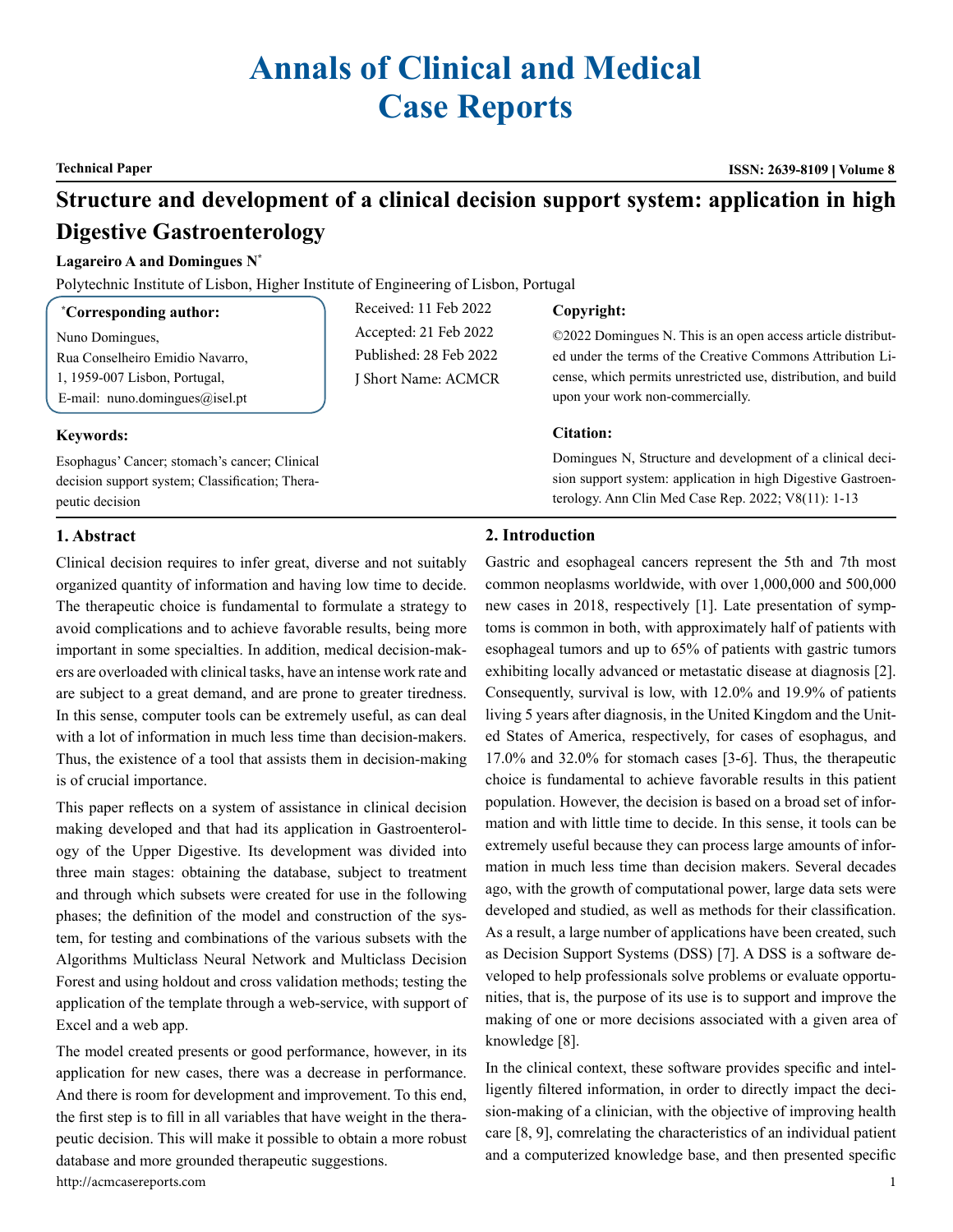assessments or recommendations regarding the patient whose decision to therapy, or other action, is at stake [8-10].

Medical errors are costly, causing thousands of deaths worldwide every year [11], and with the increased focus on its prevention, which has occurred since the publication of the Institute of Medicine report, To Err Is Human [12], cdss (Clinical Decision Support Systems) have been proposed as key elements to improve patient safety [7], its potential to reduce errors and increase the quality and efficiency of health care [10]. Thus, health organizations face increasing pressures to improve the quality of care and reduce costs, taking an interest in improving medical practices, disease management and the use of resources through artificial intelligence(AI) [7], which has been shown to be very effective in the development of clinical support systems [11].

In general, all health services have internal protocols that guide and guide professionals in decision-making in various situations. This decision-making system, based on experience and knowledge, is defined in protocols that aim fora good procedure of action, protege the clinical decision-making and facilitates timely decision-making. In the case of a therapeutic decision, this reality of following a defined path is even more pronounced, especially in the oncological aspect. Although most protocols are presented in a simplified way, each step implies complicated decision-making, as there are several factors and criteria to be taken into account that influence the treatment plan of an individual patient and can considerably change the course to follow. Thus, a decision support system that incorporates the information needed to make an adjusted decision, and according to the protocol of the institution concerned, can bring enormous advantages, for the decision-makers, for the patient and for the institution itself.

In this sense, with the present work, it was intended to study a system of decision aid and develop its application in Gastroenterology of the Upper Digestive, being used coded data from the institute Portuguese of Oncology of Lisbon.

#### **3. Methodologies**

The development of this work was divided into three stages: the first was to obtain a structured database to be used as input of the model of the decision support system; the second was the definition of the model and the construction of a system that receives the database as input and has as output recommendations to support the therapeutic decision; and the third consisted of testing and validating the operation of the system.

#### **3.1. Database**

A database on IPO patients was used, d the multidisciplinary group of cancer of the esophagus and stomach (GMCEE), which resulted from the combination of an older database, with data since 1937, and a more recent one by the GMCEE, with the inclusion of more variables and criteria, for as complete information as possible. The database resulting from this junction consists of 1982 records with 184 variables.

#### **3.2. Data Protection**

Since the database used contains actual data, there was a concern to ensure the protection of them. Thus, a coding of patients' personal data was created and the coding key is known only by the IPO medical team. From the original database, only the information needed to perform this FMT was used, and the data provided are not specific and do not allow the identification of patients.

#### **3.3. Data Processing**

Data processing tasks, such as screening, deletion and formatting, were performed in order to obtain a usable data set from the initial raw data. The selection of variables was performed based on the protocol provided by the IPO, in which the process is sum-able from diagnosis and staging to the selection of the most appropriate treatment and follow-up. Variables that do not add value, such as institutional and management data and information, such as dates and order states, were eliminated. In addition to these, the variables that allowed the identification of the patient were eliminated, that is, the process number and the name, maintaining the ID, which is a fictitious number and is useful only for the distinction of the records informatically.

As heterogeneity was observed in filling variables, simple changes were made, shown in Table 1, in order to reduce inconsistencies, reduce variability and eliminate errors.

| Table 1: Changes in the completion of records in the database. |  |
|----------------------------------------------------------------|--|
|----------------------------------------------------------------|--|

| Variable                                           | Original fill                                       | <b>Alteration</b> |
|----------------------------------------------------|-----------------------------------------------------|-------------------|
|                                                    | 1st "GIST??"<br>20th "GIST"                         | 21st "GIST"       |
| <b>Initial biopsy</b>                              | 1 "not available"<br>1 "not effected"<br>$2nd$ "ND" | 4th "ND"          |
|                                                    | 94 "cell clower carcinoma"<br>113 "CPC"             | 207 "CPC"         |
|                                                    | 79 "adenocarcinoma"<br>$117th$ "ADC"                | 196th "ADC"       |
| <b>Base Table</b><br><b>Degree Differentiation</b> | $10th$ "NR"<br>$16th$ "ND"                          |                   |
| <b>Base Table</b>                                  | 6th "ND"<br>1 "body and den"                        |                   |
| Location                                           | 1 "den/gastric body"<br>1 "body/den transition"     | 3 "body/den"      |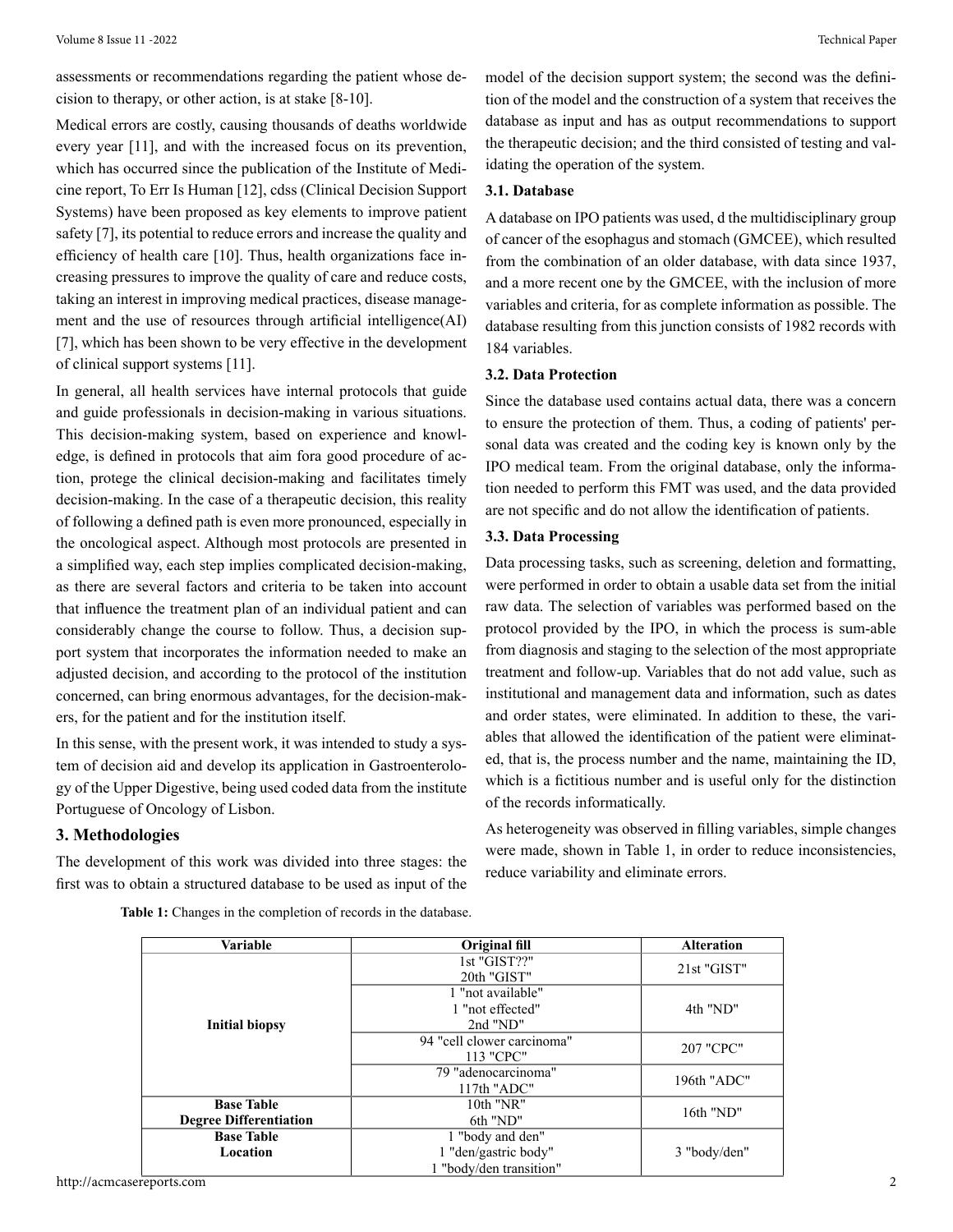| <b>Weight loss</b>                 | 4 "0" (should be filled with Yes, No or ND) | 4th "No"              |
|------------------------------------|---------------------------------------------|-----------------------|
| Anemia/HDA                         | 3 "0" (should be filled with Yes, No or ND) | 3rd "No"              |
| <b>Obstruction</b>                 | 4 "0" (should be filled with Yes, No or ND) | 4th "No"              |
| <b>Staging - EcoEDA - T</b>        | $1st$ "uT $1N0$ "                           | 1"1"                  |
| <b>Staging - EcoEDA - N</b>        | 1st "N0"                                    | 1 "0"                 |
|                                    | 80 "tumor and N+"                           | 83 "tumor and $N+$ "  |
|                                    | 3 "tumor-only and N+" marking               |                       |
| <b>PET</b> staging - result        | 37 "tumor"                                  |                       |
|                                    | 2 "tumor-only marking"                      | 39 "tumor"            |
| <b>Staging TC - T</b>              | $2$ "4?"                                    |                       |
|                                    | $2$ " $12"$                                 | $2$ "1"               |
| <b>Staging TC - N</b>              | $1$ " $n0$ ???"                             | 1 "0"                 |
|                                    | 1 "0 see description"                       | 1 "0"                 |
| <b>Staging TC - M</b>              | 13 "12"                                     | 13 "1"                |
| Cn                                 | $5$ " $(+)$ "                               | $5" +$ "              |
| <b>Table Base Surgery Location</b> | 1 "cardia siewert II??"                     | 1 "cardia siewert II" |
|                                    | 20th "I"                                    | 24th "I"              |
|                                    | 4"1"                                        |                       |
|                                    | $106$ "2"                                   | 517 "II"              |
| <b>ASA</b> score                   | 411 "II"                                    |                       |
|                                    | $35$ " $3$ "                                |                       |
|                                    | 155 "III"                                   | 190th "III"           |

#### **3.4. Creating Subsets**

Since a large number of unfilled records were found in several variables, it was necessary to build new subsets of the database, including only variables of interest and without blank records. Different subsets were created and compared to each other in order to understand which is most feasible to use. For the creation of the first subset, only records for the years 2017, 2018 and 2019 were considered, i.e., the three most recent years contained in the database, since they were pointed out by the GMCEE as having a higher probability of more complete completion of the various variables. Thus, all blank records for each of the variables of interest were eliminated, or filled out where possible, to the extent that only fully completed records remained. For the second subset, no ipo registration year was considered as a basis, thus having a starting point with more content. Moreover, it has advanced in a similar way to the first version. In the construction of the third subset, all records with the variables of interest filled were considered. All others were deleted, not being filled records, as happened in previous versions.

#### **4. Therapeutic Decision Analysis**

http://acmcasereports.com 3 The initial therapy was compared in the subsets with the initial therapy expected by the protocol, in order to verify the existence of discrepancies. As the organ variable only has the options oesophagus, cardia and stomach, and cardia treatment can follow two approaches, depending on the specific location, for this analysis this distinction is necessary. In addition, the stage is very important in the choice of the following therapy. Thus, the variables for and this phase were "table base\_cirurgia location", "cT", "cN", "cM" and "Initial Tx". The variable "base\_cirurgia table" presents as an option "Cárdia Siewert I/II/III", which by itself does not allow to know which protocol to follow. Thus, cardia I/II/III records in the various subsets were not analyzed. For the analysis of esophagus cases, the options "lower thoracic esophagus", "middle thoracic

esophagus", "upper thoracic esophagus", "siewert I" and "cardia siewert I/II" options were selected in the variable "table base\_cirurgia location". In the case of stomach, "den", "stump", "body", "bottom", "notch", "cardia II", "cardia II/III" and "cardia III" were selected.

#### **5. System Development**

Having the three subsets of the database ready for use, the classification phase was carried out with them, in order to understand which one provides the best results, and then the created model was application. For all phases of classification was used the Microsoft Azure Machine Learning Studio platform, which allows the creation and management of machine learning projects using modules interconnected with each other, and for the application phase was used this platform, but also Microsoft Visual Studio.

#### **5.1. Classification**

To perform the classification tests for each of the three subsets created, as represented in Table 2, several combinations of factors were made: classifier used, number of variables considered in each subset and method of separation of the data, in addition to the modification of some of the parameters that concerns each one. The classifiers used were the Multiclass Neural Network and the Multiclass Decision Forest. the number of variables used was 17 (configuration 1) or 32 (configuration 2) and the methods of data division were holdout or cross validation. The choice of the method of data division influences the distribution of modules in the work schema, as can be seen in Figure 1. The classifiers have several parameters that can be adjusted, however, most were left intact, with the default options.

In the case of the Multiclass Neural Network classifier, the following parameters were adjusted: "hidden layer specification", which allows you to choose the architecture for the network, having selected the option "fully-connected case", which is the standard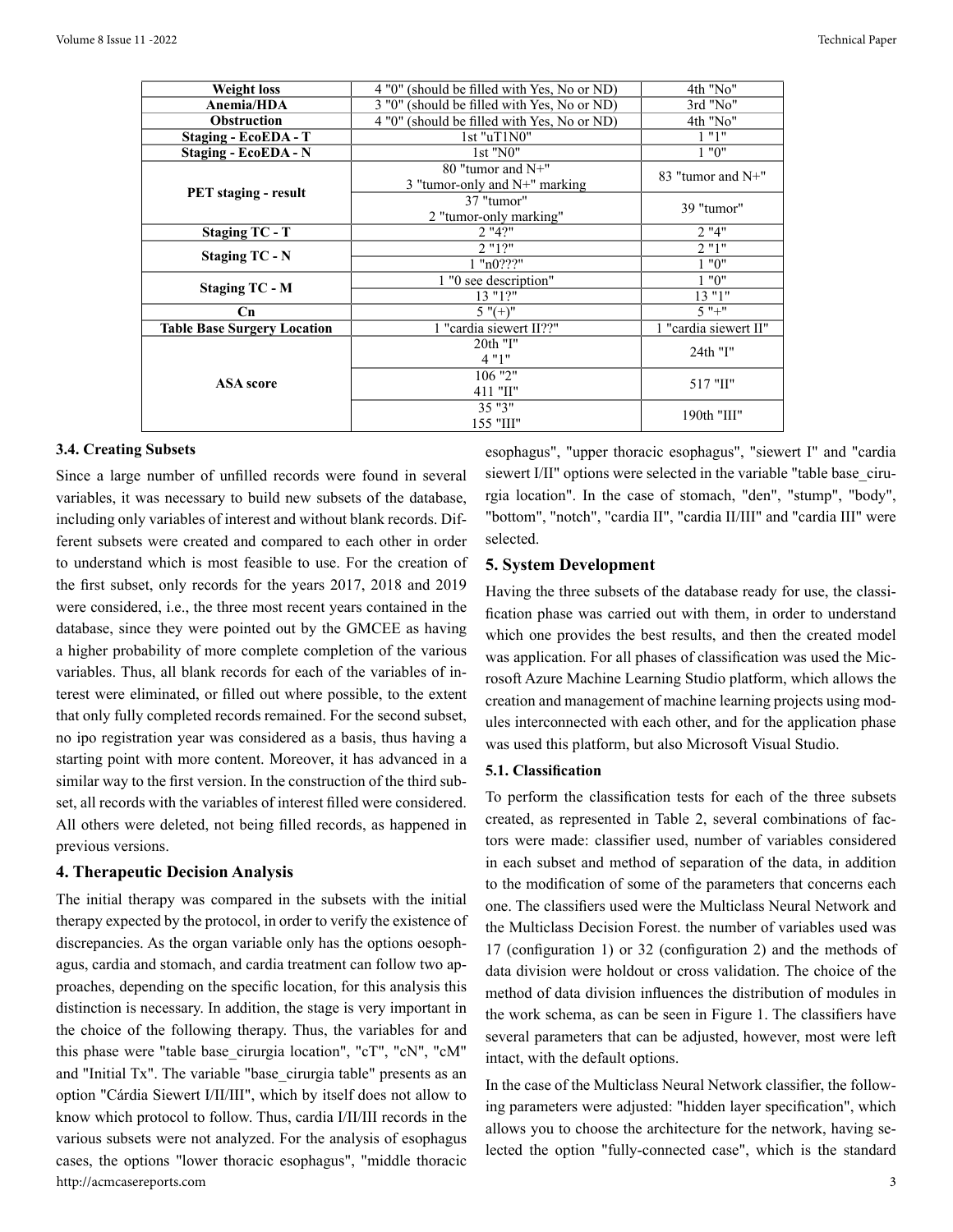neuronal network architecture for multiclass models;

"number of hidden nodes", i.e. neurons in the hidden layer, and this parameter was maintained with the value 100 in all tests; and "number of learning iterations", which is the maximum number of times that the algorithm should process training cases, and this value was varied between 1 and 100.

For tests with the Multiclass Decision Forest classifier, the following parameters were adjusted: "number of decision trees", which allows you to choose the maximum number of decision trees that can be created in the set; "maximum depth of decision trees", which allows to limit the maximum depth of any decision tree; "number of random splits per node", which is the number of divisions to use when constructing each node in the tree, and a split means that the characteristics at each tree level (node) are randomly divided; and "minimum number of samples per terminal node", which is the minimum number of cases required to create any terminal node (leaf) in a tree. Once the parameters of the algorithms were defined, and the remaining modules, and after their execution, the classifier performance for each test was evaluated, using the accuracy metric.

| <b>Classifier</b> | Configuration | Method     | <b>Parameters</b>                                                       |
|-------------------|---------------|------------|-------------------------------------------------------------------------|
|                   |               |            | <i>Split</i> : $0.7 - 0.3$ ; random split                               |
| Multiclass        |               | Holdout    | Classifier: vary parameters                                             |
| Neural            |               |            | Split: vary proportion; random split                                    |
| <b>Network</b>    |               |            | Classifier: fixed parameters                                            |
|                   |               | Cross      | Classifier: standard parameters                                         |
| OR.               |               | Validation | Classifier: parameters with better results in the holdout method        |
|                   |               |            | <i>Split</i> : $0.7 - 0.3$ ; random split; stratified split             |
|                   | 2             | Holdout    | Classifier: vary parameters                                             |
| Multiclass        |               |            | Split: vary proportion; random split; stratified division               |
| Decision          |               |            | Classifier: fixed parameters                                            |
| Forest            |               | Cross      | Classifier: standard parameters                                         |
|                   |               | Validation | Classifier: parameters with better results in the holdout <i>method</i> |

#### **Table 2:** Tests performed for each subset.





#### **5.2. Application**

After analyzing the performance results obtained for the various subsets in the various configurations, one was selected for incorporation into the model and explored the application of this through the creation of a web service, which allows the model to be used in various applications regardless of the hardware or software platform in which it was implemented. The web service was then applied through excel and a web app.

#### **6. Theoretical Concepts**

#### **6.1. Therapeutic Approaches**

Contemporary therapies are stage-specific and highly complex, including organ preservation techniques, minimally invasive options, and multimodality therapy, which includes combinations of surgery, chemotherapy, and radiation. According to the IPO protocol, which describes the treatment for Adenocarcinoma (ADC)

and Cell Carcinoma (CPC), the treatment modalities for cancer of the oesophagus and stomach are those presented in Figuras 2 and 3. In cases of gastroesophageal junction neoplasia (JEG), the following approach will be that of oesophagus if it is JEG I orstomach cancer if it is JEG II or III [13]. Cases of JEG I/II are usually treated as the oesophagus.



**Figure 2:** Therapeutic decision-making scheme for oesophageal cancer.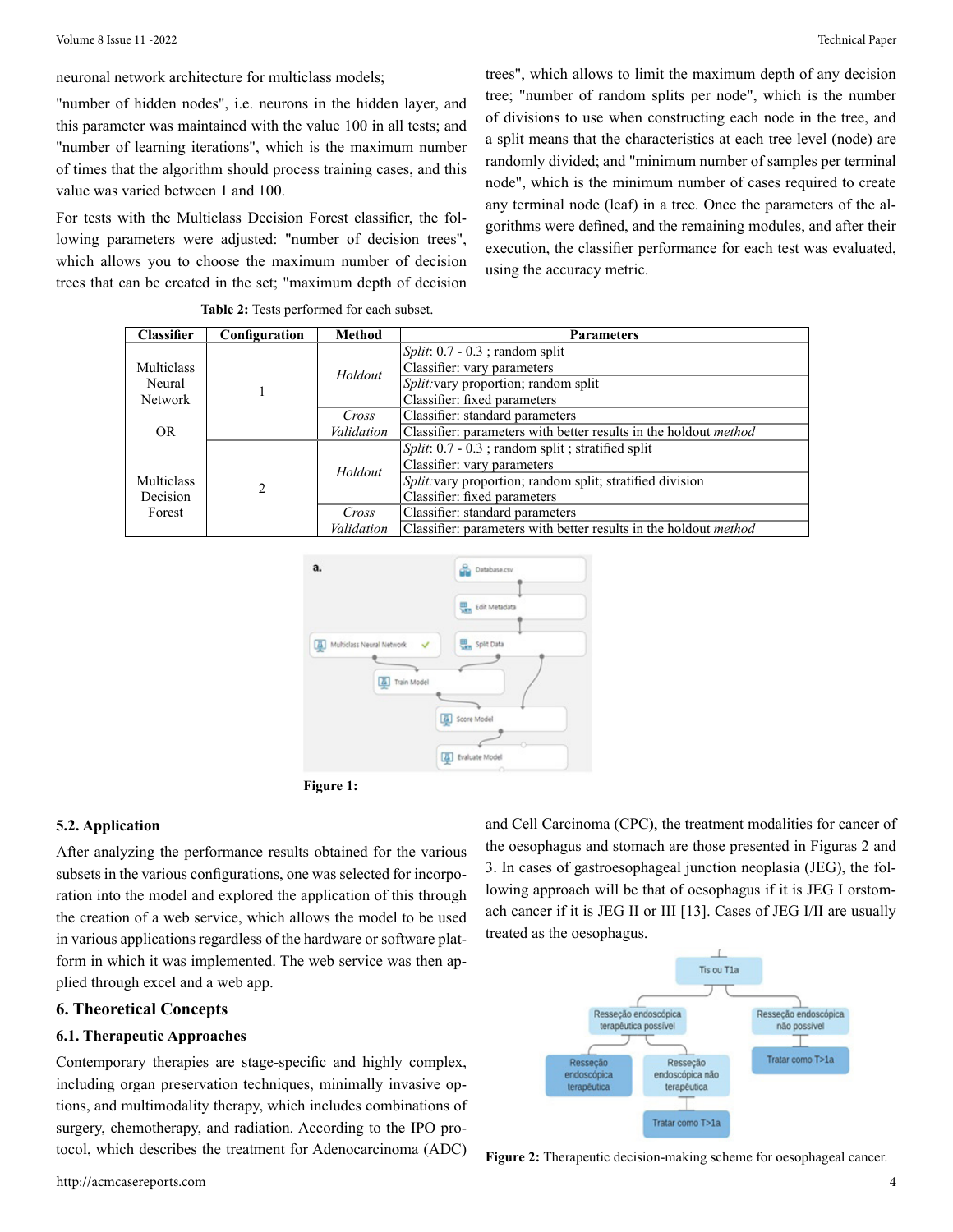

**Figure 3:** Therapeutic decision scheme for stomach cancer.

#### **6.2. Classification**

Classification is the process of finding a model to designate the information presented in classes and categories of the same type [14]. The model is derived based on the analysis of training data, for which the class is known, and is later used to predict the class of objects for which the class is unknown [15]. A variety of classification algorithms have been proposed in the literature for intelligent medical applications, including neural networks and decision trees. A sort task with more than two classes is called multiclass classification. For example, determining for several patients which therapy is most appropriate between surgery, chemotherapy, or radiotherapy is a multiclass classification task. The multiclass classification assumes that each object is assigned only one label: therapy can be chemotherapy or surgery, but not both simultaneously.

#### **6.3. Multiclass Neural Network**

Artificial Neural Networks (ANNs) were created to mathematically model human intellectual abilities through biologically plausible engineering creations [16, 17]. Being biologically inspired, ANNs are made up of artificial neurons (nodes) and synapses (edges) [16, 18]. ANNs have at least one input layer and an output layer. A pattern is displayed to the input layer, and then an output pattern is obtained on the output layer. Among these layers, in the hidden layers, it is not known for sure what happens, what is known is that neurons add up to the input of all input synapses, apply a nonlinear function and emit the computation result for all output synapses [18]. Figure 4 shows that artificial neurons N1 andN2 receive input from one or more sources, which may be other neurons or data fed into the network, and multiply each input by a weight. They then add these multiplications and pass the sum to an activation function. For the construction of an ANN, several neurons are chained, as visible in the figure, which represents an ANN composed of four neurons. This ANN has four inputs and one output. The outputs of neurons N1 and N2 feed N3 and N4 to produce output O.

The classifier used in Microsoft Azure Machine Learning Studio, Multiclass Neural Network, is a learning method that allows you to create a neuronal network model that can be used to predict an object with various possible values. The relationship between

inputs and outputs is learned by training the neuronal network in the input data. The direction of the chart proceeds, from the inputs, through the hidden layer(s) to the output layer. To calculate the output value for a given input, a value is calculated on each node in the hidden layers and in the output layer, through the weighted sum of the node values of the previous layer, and an activation function is applied to the weighted sum [19].



**Figure 4:** Structure of a completely interconnected neuronal network.

#### **6.4. Multiclass Decision Forest**

A decision tree is a flowchart with a tree-like structure consisting of the root (root node), branches, inner nodes, and leaves (terminal nodes), organized hierarchically, as represented in Figure 5, in which the root and inner nodes are represented with circles and the terminal nodes (leaves) with squares. All nodes (except root) have exactly one input border [15, 20]. Root and internal nodes branch the decision process, while sheets assign classes [17]. That is, each inner node corresponds to a question, representing a test on an attribute value; each branch represents the answer to the question, that is, a test result; and the leaves of the tree represent classes or distributions of classes, that is, the final decision, obtained based on all tests performed [15, 18]. Thus, the object to be sorted travels a path from the root to the leaf, where a class is assigned [15, 17]. Decision trees are easy to understand, can be interpreted intuitively by humans and can be easily converted into classification rules [15, 18].

Generally, set models provide better coverage and accuracy than single decision trees. Thus, the classifier used in Microsoft Azure Machine Learning Studio (classic), Multiclass Decision Forest, is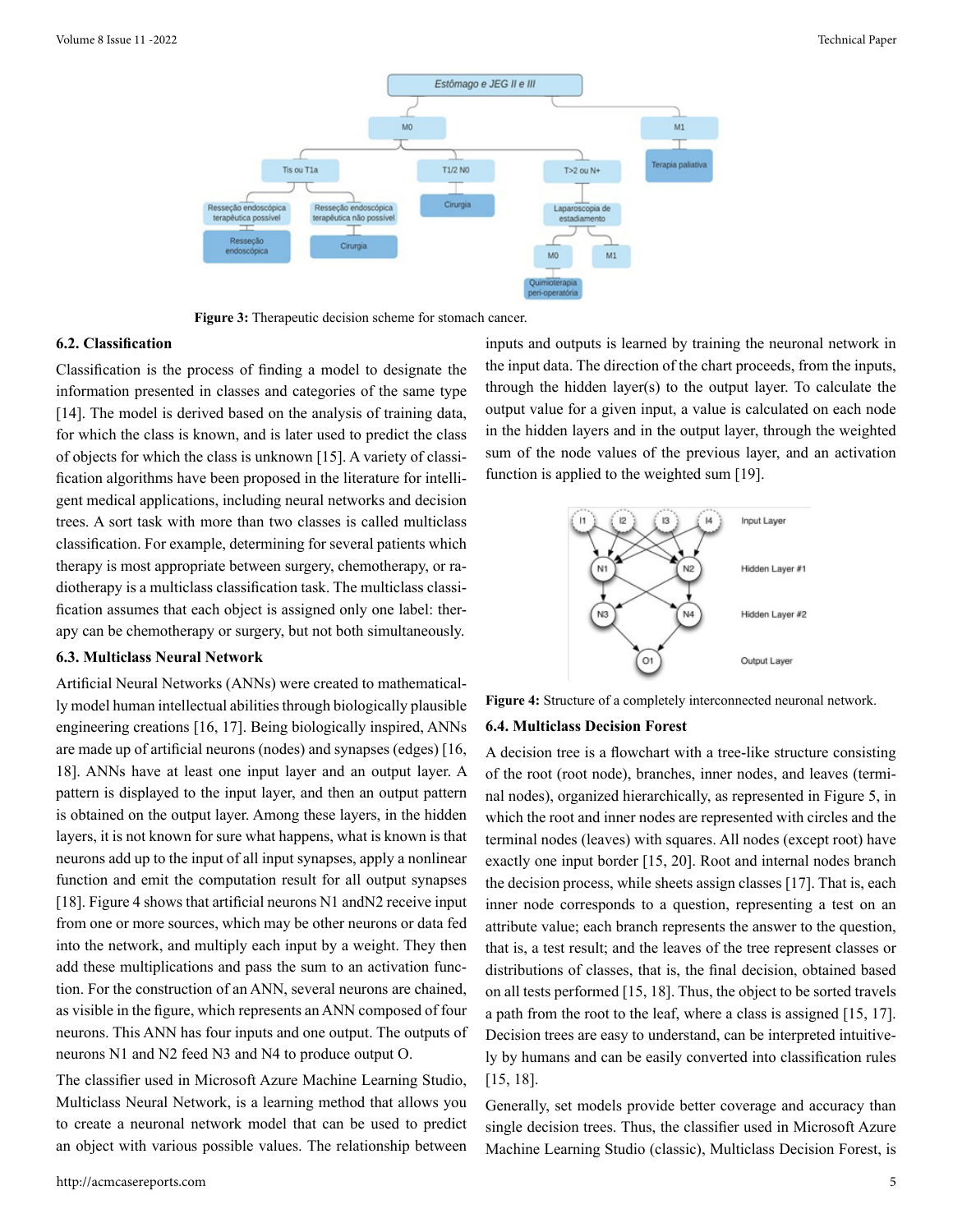a learning method that consists of a set of decision trees. The algorithm builds multiple decision trees and then votes in the most popular exit class. Voting is a form of aggregation, in which each tree produces an un-normalized frequency histogram. The aggregation process sums these histograms and normalizes the result to get the "probabilities" of each class. Trees that have high forecast confidence have greater weight in the final decision of the set [20, 21].

#### **6.5. Data Division**

There are several methods for dividing the data for classification, being very common the techniques holdout and cross validation [15].

In the holdout method, the data provided is randomly divided into two independent sets. Typically, two-thirds of the data is allocated to the training set, used to derive the model, and the remaining third is retained in the test set for further estimation of the accuracy of the model, hence the name holdout [15]. It is important that the test data is not used in any way to create the classifier, because to predict the performance of a classifier it is necessary to evaluate its error rate in a set of data that has not played any role in the formation of the classifier [22].

A more general way to mitigate any bias caused by the specific sample chosen for holdout is to repeat the entire process, training and testing, several times with different random samples. In each iteration, a certain proportion, for example two-thirds, of the data is randomly selected for training and the remainder used for testing. In this method, called cross validation, also known as k-fold cross validation, the initial data is randomly divided into k subsets, or folds, D1, D2,..., Dk, each of approximately equal size. The training and the test are performed k times. In iteration i, the Di subset is reserved as the test set, and the rest are used collectively to train the model. That is, in the first iteration, the Subsets D2,..., Dk collectively serve as the training set to obtain a first model, which is tested in D1; the second iteration is trained in subsets D1, D3,..., Dk and tested on D2; and so on. Unlike the holdout method,

here each sample is used the same number of times for training and once for testing. For classification, the accuracy estimate is the total number of correct classifications of the k iterations, divided by the total number of classes in the initial data [15].

#### **7. Results and Discussion**

#### **7.1. Therapeutic Decision**

Regarding the comparison of the therapy performed with the therapy expected by the decision protocol used in the IPO, the results obtained for the three subsets are represented in Table 3. It was found that both for oesophagus and stomach, the results observed did not vary much between the three subsets.

In an oesophagus, it is possible to verify that, for some cases, the therapy was performed does not coincide with what was expected by the protocol, however, for each of these cases a justification was found, given by the GMCEE. For example, in the esophagus regimen, there is an option that is neo-adjuvant chemo-radiotherapy, however, in the database there are some cases with neo-adjuvant chemotherapy, this is because these patients underwent chemotherapy in other institutions and were only referred for surgery on IPO after that. As for the other cases, considered as coincident, it was found that one of two options could be performed and, in fact, one of these options was performed, but the information contained in the database does not allow us to understand which factors led to the decision between the two options in question.

In the stomach, there was a higher proportion of cases that did not coincide, also having justifications similar to that previously presented for oesophagus. In addition to these and those that are within the expected options, it was also possible to observe completely coincident cases.

Based on the results obtained, and after a new screening, in which cases of cardia I/II/III and others with contradiction between variables were eliminated, only the coincident cases were maintained, thus the total number of records 115, 396 and 281, for subset 1, 2 and 3, respectively.

|                    | Oesophagus |          | Stomach  |          |                      |            |  |
|--------------------|------------|----------|----------|----------|----------------------|------------|--|
|                    | Subset 1   | Subset 2 | Subset 3 | Subset 1 | Subset 3<br>Subset 2 |            |  |
| Matches            |            |          |          |          | 361                  | 259        |  |
|                    |            |          |          |          | $(66, 4\%)$          | (67,6%)    |  |
|                    | 56         | 69       |          | 70       | 10                   |            |  |
| Within the options | $(81,2\%)$ | $-81%$   | $-75%$   | $-66%$   | $(1,8\%)$            | $(2.1\%)$  |  |
|                    | 13         | 16       |          | 36       | 173                  | 116        |  |
| Does not match     | (18,8%)    | $-19%$   | $-25%$   | $-34%$   | $(31,8\%)$           | $(30.3\%)$ |  |

**Table 3:** Analysis of therapeutic decision in the various subsets.

#### **7.2. Classification**

After importing the complete file from each subset into Azure Machine Learning Studio, it was noticed that the new variables had missing values, that is, blank values. Consequently, in the execution of the training of the model a message of error appeared. The acceptable solution to the problem, to keep all records, would be to fill in the missing values manually, a time-consuming approach

that may not be feasible due to large data sets with many missing values, performed by doctors, if they had access to information in another format. Not being feasible to follow this path and since no other option would be adequate, because it was not intended to tamper with data, but rather have real data, two alternatives remained: eliminate cases with blank variables or eliminate the variables keeping the cases. As the number of cases had already been sharply reduced, the second option was chosen.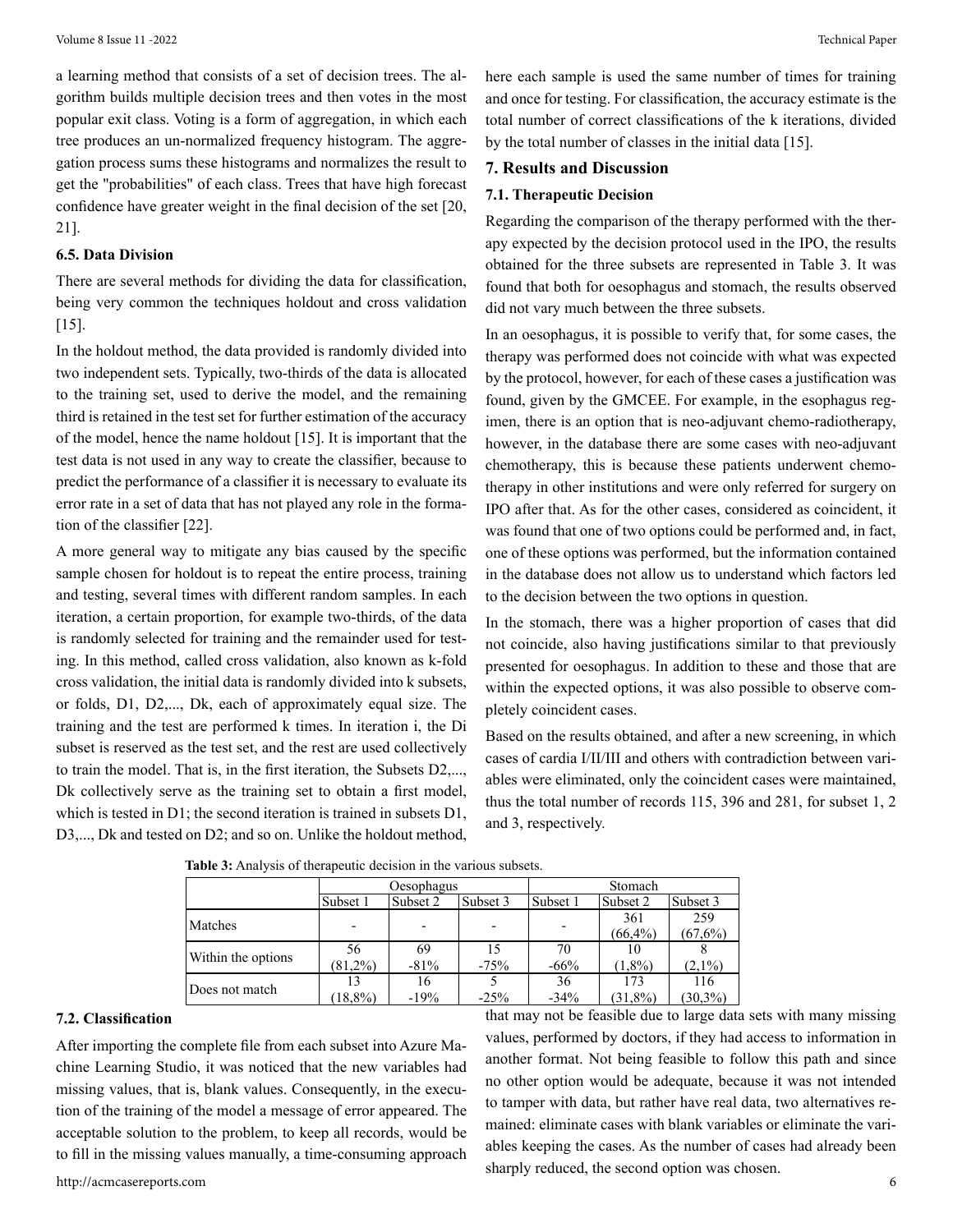#### **7.3. Multiclass Neural Network**

Initially, the holdout method was used and, in relation to the parameters of the Multiclass Neural Network classifier, the data were divided with a fraction of 0.7, with the random method, the number of neurons of the hidden layer was maintained as 100 and the number of learning iterations between 1 and 100 was varied.

In configuration 1, although not linear, in the subset, there was an increase in accuracy with the increase in the number of learning iterations, with accuracy of 32.35% for a single iteration but with all correct classifications, i.e., 100% accuracy, from 23 iterations. In subset 2, it was verified that initially with the increase in the number of iterations, from 1 to 12, in general, greater accuracy was obtained, although oscillations were observed; from 13 to 30 iterations, there was a decrease compared to the previous figures, and there were also some fluctuations; from 31 to 34, the highest accuracy was achieved (96.12%); from 35 to 38 iterations the accuracy decreased to 92.44% and, although in the following iterations, from 39 to 78, if there was a new increase, this never exceeded the maximum accuracy already obtained and, from 79 to 100 iterations, the value remained at 92.44%. In subset 3, the overall accuracy increased several times throughout the tests with the increase in the number of iterations, although with some oscillations. Initially, from 1 to 14 iterations there was always growth, with 61.90% for 1 iteration, 88.10% for 2 to 7 iterations, 89.29% for 8 iterations and 90.48% for 9 to 14 iterations. From 15 to 23 iterations the accuracy was 92.89%, except for the 22 iterations, with 94.05%. From 24 to 80 iterations, the accuracy was 94.05%, with some exceptions: for 44 to 46, 48, 49, 53 and 58 iterations, it was 95.24%, the highest value observed, already for 79 iterations, decreased to 92.86%. From 81 to 100 iterations, there was a new decrease, returning to 92.86%. For iterations from 95 to 97 decreased further, to 91.67%. Table 4 summarizes the best values obtained for each subset.

For configuration 2, it was proceeded in the same way as in configuration 1, but also activating the stratified division. In subset 1 there was an increase in accuracy with the increase in the number of learning iterations, and for a single iteration the accuracy was 44.12% and from 70 iterations all classifications were correct, i.e.,

the accuracy was 100%. In subset 2, in general, no major variations in accuracy were observed, although for 1 iteration the value is substantially lower. From 1 iteration to 2, accuracy increased from 76.27% to 94.07%, thus remaining until 22 iterations, except for 3 and 4 iterations, whose accuracy was 93.22%, as well as for 23 and 24 iterations. From 25 to 85 iterations the value was 94.92%, and from 86 to 100, it ranged from 94.92% to 95.76%, the highest value obtained. In subset 3, for 1 iteration the accuracy was 51.19% and then there was an increase in iterations 2 to 6, 7, 8 to 10, 11 to 13, 14 to 25 and 26 to 50, to 90.48%, 92.86%, 95.24%, 96.43%, 97.62% and 98.81%, respectively. From 51 to 80 iterations, accuracy decreased to 97.62%, and from 81 iterations the highest value previously observed was resumed. Table 5 summarizes the best values obtained for each subset.

Moving on to the tests performed with the cross validation method, in configuration 1, the initial dataset was divided into 10 subsets, each consisting of 11 or 12 instances, for subset 1. In the case of subsets 2 and 3, it was not possible to perform the tests using the cross validation method, due to an error identified as impossibility of shuffling in the training data. Thus, the shuffle option, selected in the standard parameters of the classifier, was deactivated and the retry was made. Still, it continued to remain an error message, referring to an internal system error. We could not solve this problem or understand why in subset 1 all modules worked correctly and in subsets 2 and 3 did not. For the tests with subset 1, for comparison purposes, the standard values for the classifier parameters were used, but also the values with the best results in the holdout method. The accuracy values are found in Table 6, and it is possible to verify that they are the same in subset 1, since the standard parameters and parameters with the best results in the holdout method are the same.

In configuration 2, as in 1, the initial dataset was divided into 10 subsets, and again, in the case of subsets 2 and 3, the tests could not be performed due to the same errors. The standard values of the classifier were used, but also the values with the best results in the holdout method, and in this case are also equal. The accuracy values are found in Table 7, and it is possible to verify that they are the same in subset 1, because the standard parameters and parameters with the best results in the holdout method are the same.

**Table 4:** Comparison of the highest accuracy obtained in each test set.

|          | <b>Subset</b> | Subset 2 | <b>Subset 3</b> |
|----------|---------------|----------|-----------------|
| Accuracy | ሰበ<br>ν       |          |                 |

**Table 5:** Comparison of the highest accuracy obtained in each test set.

|          | Subset 1 | Subset 2 | Subset 3 |
|----------|----------|----------|----------|
| Accuracy | 100,00   | 95,76    | 98,81    |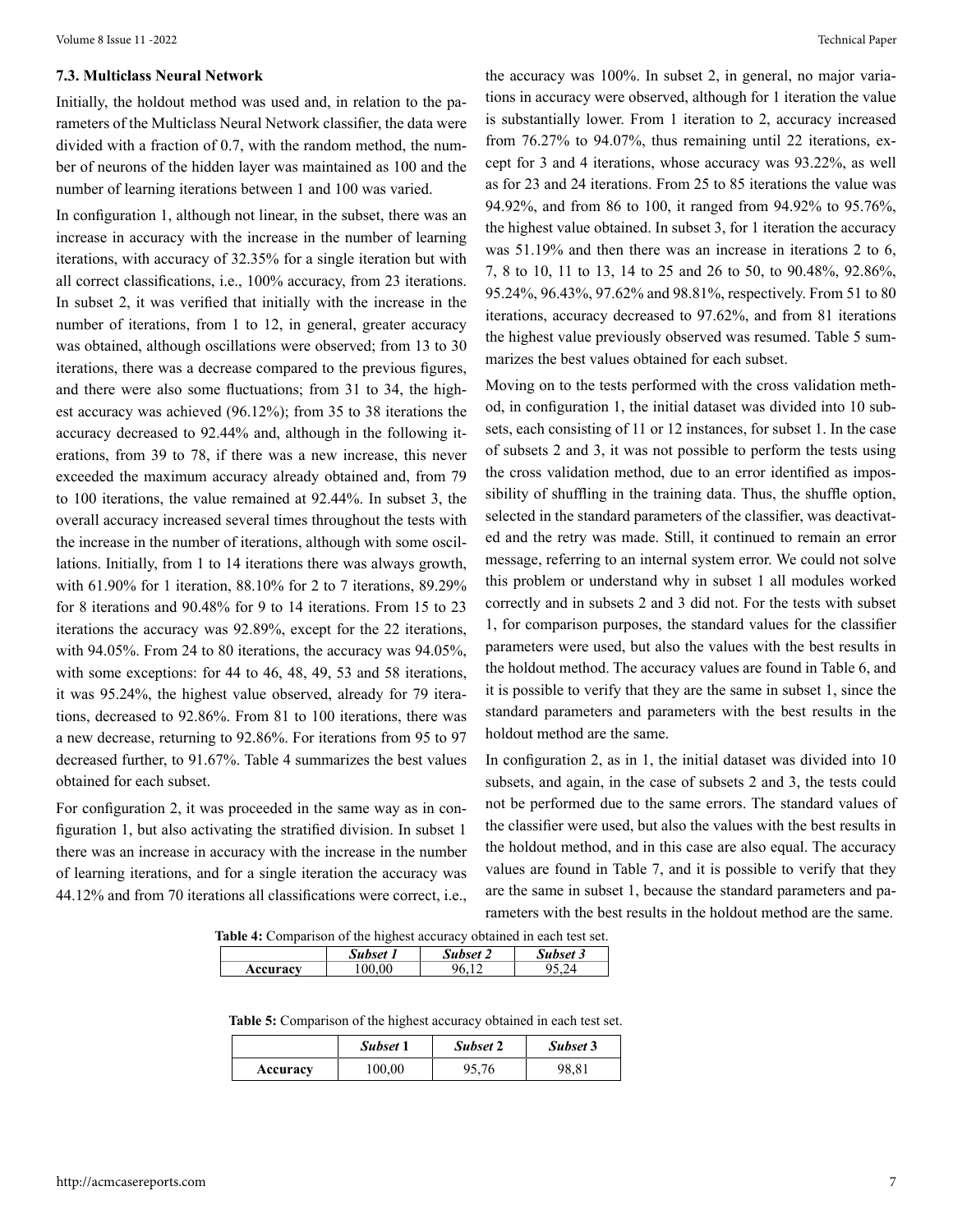**Table 6:** Accuracy obtained for configuration 1 tests with the cross validation method.

|          | Subset 1   |                        | Subset 2   |                        | Subset 3   |                        |
|----------|------------|------------------------|------------|------------------------|------------|------------------------|
|          | Standard   | Parameters used in the | Standard   | Parameters used in the | Standard   | Parameters used in the |
|          | parameters | holdout method         | parameters | holdout method         | parameters | holdout method         |
| Accuracv | 96.52      | 96.52                  | Error      | Error                  | Error      | Error                  |

**Table 7:** Accuracy obtained for configuration 1 tests with the cross validation method.

|          | Subset 1   |                        | Subset 2   |                        | Subset 3   |                        |
|----------|------------|------------------------|------------|------------------------|------------|------------------------|
|          | Standard   | Parameters used in the | Standard   | Parameters used in the | Standard   | Parameters used in the |
|          | parameters | holdout method         | parameters | holdout method         | parameters | holdout method         |
| Accuracv | 95.65      | 95.65                  | Error      | Error                  | Error      | Error                  |

#### **7.4. Multiclass Decision Forest**

The tests were performed for each subset, first using the holdout method and then the cross validation method, making the various parameters of the classifier vary at a time, starting with the number of decision trees and moving on to the maximum depth of the decision trees, number of random divisions per node and minimum number of samples per terminal node.

In configuration 1, in subset 1, with the increase in the number of decision trees, an increase in accuracy was observed only once, maintaining this value in all tested numbers. Then, increasing the maximum depth of the decision trees, the scenario was similar. In the variation of the third parameter, number of random divisions per node, from 100 to 159 the accuracy value remained the same as that already obtained, and for divisions from 160 it was possible to obtain maximum accuracy, 100%.

Regarding subset 2, changing the number of trees from 8 to 100, there was a decrease in accuracy; for values from 200 to 800, there was an increase, still lower than the first value obtained; and for 1000 there was a new decrease. Varying the depth of the decision tree, there was no change in accuracy in relation to that obtained for the predefined parameters. Changing the number of random splits per node occurred several changes, however, none of them exceeded the highest value ever obtained. Varying the fourth parameter, minimum number of samples per terminal node, a decrease in the value was observed. Thus, the highest accuracy was 95.7983%.

As for subset 3, increasing the values of the first parameter, there was a decrease in accuracy, compared to the presets, except for the values 500 and 800, for which the performance was equal. Increasing the value of the second parameter and keeping the first as 8, the accuracy was the same; changing to 100 decreased; and changing to 500 resumed the initial value. By varying the third parameter, from 100 to 150 the accuracy decreases and from 200 to 500 remained the same. When the fourth parameter varied, the highest accuracy was obtained, 91.6667%.

Table 8 summarizes the accuracy values of the tests performed. Subset 1 stands out for its 100% accuracy, subset 2 has the second best performance and subset 3 was the one that got the farthest, although with a very good result.

Moving to configuration 2 with the holdout method, in subset 1, varying only the values of the first parameter, it was possible to obtain accuracy of 100%, for values equal to or greater than 160.

For subset 2, either by varying the first parameter or the second, the accuracy values obtained were always the same, equal to the predefined ones. By changing the number of random divisions per node some changes were observed: for 8 trees, with a maximum depth of 32 and 100 random divisions, the accuracy decreased, while for 100 and 200 trees with a maximum depth of 32 and for values of 100 in the three parameters, with 100 random divisions, the accuracy increased, to the highest value so far. In the remaining attempts the results were lower. Varying the fourth parameter, the results were lower. Thus, the maximum accuracy obtained in subset 2 was 96.6102%.

In subset 3, both for variations in the first parameter and in the second, the results remained the same as those of the predefined parameters. Varying the third parameter and maintaining the predefined values in the two previous parameters, a higher value was observed and a value lower than that already observed. When the fourth parameter was varied, with the first two with predefined values and the third with 100, the value decreased to the lowest observed. Thus the maximum accuracy in this subset was 98.8095%. Table 9 summarizes the accuracy values of the tests performed. Subset 1 has the best performance in terms of accuracy, with 100%, and subset 2 is the one with the lowest accuracy, albeit with a very good value of 96.61%.

In the tests performed with the cross validation method, in configuration 1, it was possible to obtain results for all subsets. The initial data set was again divided into 10 subsets, each consisting of 11 or 12, 39 or 40 and 28 or 29 instances, for subsets 1, 2 and 3, respectively, and the standard values of the classifier were used, but also the values with the best results in the holdout method, for comparison. The accuracy results are found in Table 10, from which it can be concluded that the subset with the best results was the 2 and that with the standard parameters, the performance result obtained is higher than with the parameters used in the holdout method, except for subset 2, in which the results are even. In configuration 2, the entire procedure was as described in configuration 1. The accuracy results are found in Table 11, from which it can be concluded that the subset with the best results was the 2 and that, as verified in configuration 1, with the same parameters used in the holdout method, the performance result obtained is higher than with the standard parameters, with the exception of subset 1, in which the results are equal.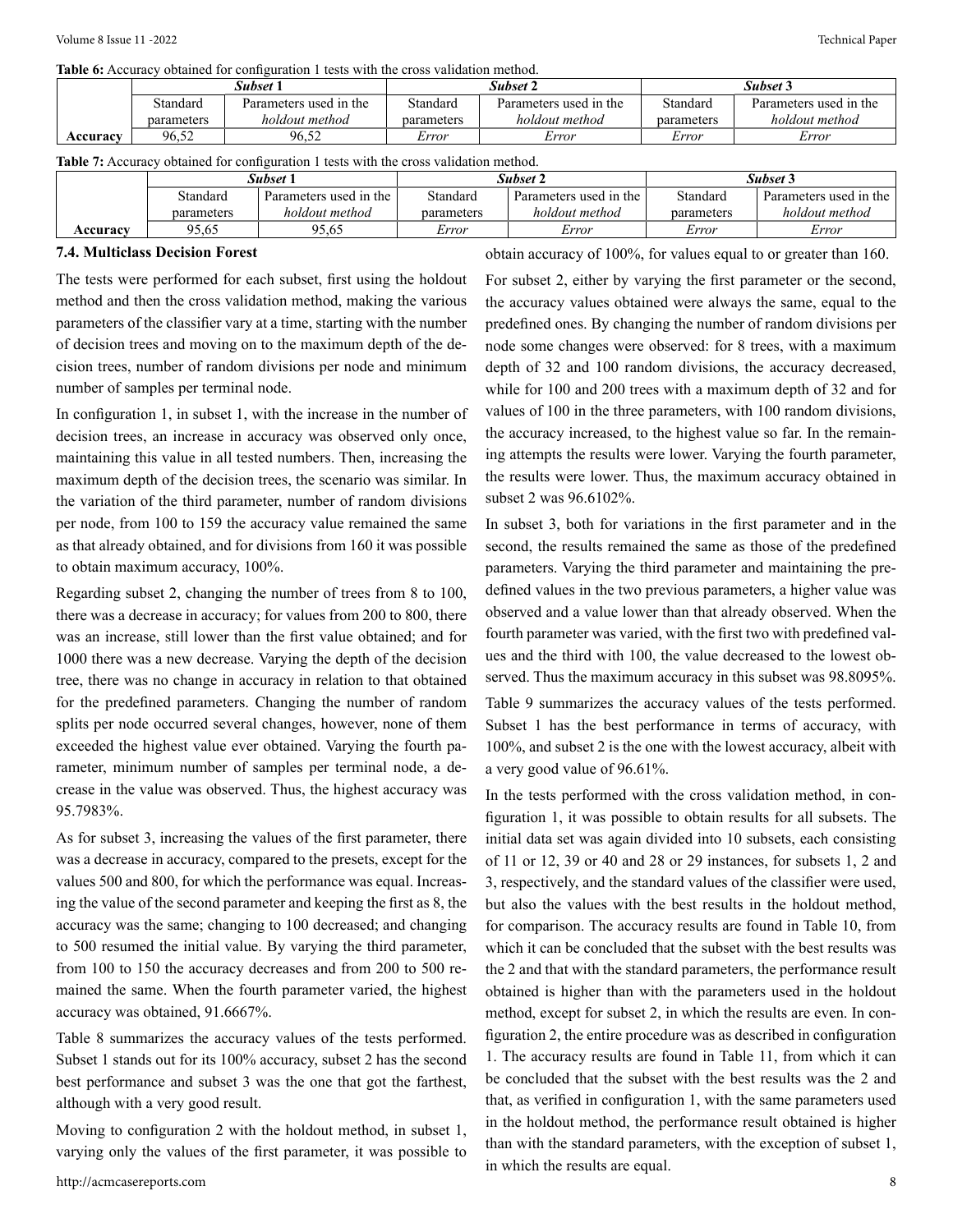**Table 8:** Comparison of the highest accuracy obtained in each test set.

|                       | Subset 1 | Subset 2 | Subset 3 |
|-----------------------|----------|----------|----------|
| <b>CHITACV</b><br>A C | 100.00   | ∵ Q∩     |          |

**Table 9:** Comparison of the highest accuracy obtained in each test set.

|          | Subset 1 | Subset 2 | $\vert$ Subset 3 |
|----------|----------|----------|------------------|
| Accuracy | 100,00   | 96.61    | 98.81            |

**Table 10:** Accuracy obtained for configuration 1 tests with the cross validation method.

|          | Subset 1<br>Parameters used in<br>Standard |                           |            | Subset 2                  | Subset 3   |                           |  |
|----------|--------------------------------------------|---------------------------|------------|---------------------------|------------|---------------------------|--|
|          |                                            |                           | Standard   | Parameters used in        | Standard   | Parameters used in        |  |
|          | parameters                                 | the <i>holdout</i> method | parameters | the <i>holdout</i> method | parameters | the <i>holdout</i> method |  |
| Accuracy | 94.78                                      | 93.91                     | 96.21      | 96.21                     | 95.37      | 93.95                     |  |

|  |  |  |  | Table 11: Accuracy obtained for configuration 2 tests with the cross validation method. |  |
|--|--|--|--|-----------------------------------------------------------------------------------------|--|
|--|--|--|--|-----------------------------------------------------------------------------------------|--|

|          | Subset 1               |                                                    |                        | Subset 2                                           | Subset 3               |                                                    |  |
|----------|------------------------|----------------------------------------------------|------------------------|----------------------------------------------------|------------------------|----------------------------------------------------|--|
|          | Standard<br>parameters | Parameters used<br>in the <i>holdout</i><br>method | Standard<br>parameters | Parameters used<br>in the <i>holdout</i><br>method | Standard<br>parameters | Parameters used<br>in the <i>holdout</i><br>method |  |
| Accuracv | 94,78                  | 94.78                                              | 96.98                  | 95.47                                              | O5 73                  | 95,37                                              |  |

#### **7.5. Fraction of Data Division**

Regarding the fraction of data division, it was possible to conclude, based on the results in Table 12, that, in general, with the increase in the training fraction, there is also an increase in the accuracy of the classifier, although some exceptions are visible.

#### **7.6. Considerations**

Both classifiers tested demonstrated good performance in the various subsets used and tests performed, as visible in Tables 13 and 14, where the best values obtained throughout the various tests performed are summarized. In subset 1, the values of both settings were always the same as each other, with the exception of tests with the cross validation method for the Multiclass Decision Forest classifier. Although it was not possible to obtain results with the cross validation method for subsets 2 and 3, based on the results obtained for subset 1, it can be said that the performance was better with the holdout method, and in both classifiers 100% accuracy was obtained. Comparing the two classifiers, the first was superior.

In subset 2, the superiority of one configuration over the other is not evident, with variation depending on the classifier or method used. Still, looking at the two higher values, it is possible to notice that they relate to configuration 2. In the results referring to the Multiclass Decision Forest, there were very close results between the two methods, with all values contained in the range of 95.80% to 96.98%, and the best results of each method differ only 0.37% from each other.

In subset 3, configuration 2 proved to be superior. As for the methods of division, in the Multiclass Decision Forest classifier the holdout method showed superiority in configuration 2 while the cross validation method was superior in configuration 1, not being able to distinguish one of them.

Despite the lack of results in several tests due to internal system

errors, the Multiclass Neural Network classifier showed superior results in six tests, similar in five and lower in only one, so based on these results can be considered as the top classifier.

Regarding the number of variables and the fraction of data division, it was found that, in general, with a greater number of variables, that is, in configuration 2, the classifier performance is better, as well as with a greater number of data in the test group. These results are due to the fact that, in the first case, there is more information for decision-making and, in the second case, the classifier has more data to incorporate and be able to find similarities and patterns that lead to decision-making.

As for the best database, one would expect that with more data, the performance would be better. However, the best results were obtained for subset 1, with 100% accuracy for all configurations tested in any classifier, with the holdout method. These results are in line with the indications of the GMCE, which stated that in this group it would be more likely to have more complete and more reliable records. Although there were some variables to be filled in a posteriori, based on information from others, the fact that they are recent data, with more information, may have helped to make this filling true. In the case of subset 2, which was filled in the same way, as there are more incomplete data, the filling may have led to more errors, leading to lower performance. In subset 3, no filling was performed and, in configuration 2, the data were higher than those of subset 2, which validates the ideas previously presented. Considering the results, although it is desirable to have as many objects as possible, the most appropriate subset for embedding in a CDSS would be subset 1, by the accuracy results presented, or subset 3, which despite having lower accuracy, refers to reliable and unchanged data, in configuration 2 and using the holdout method and the Multiclass Neural Network classifier.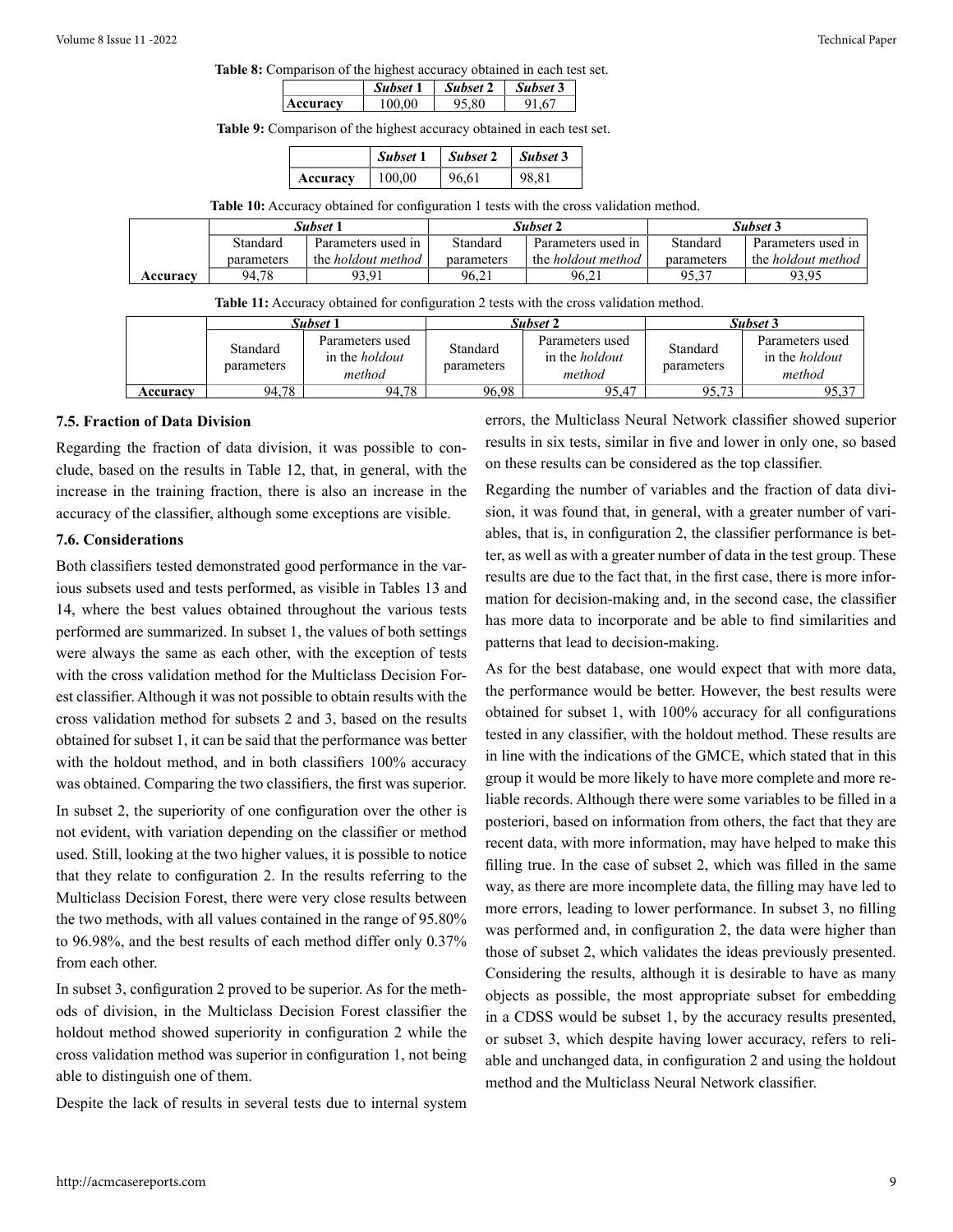**Table 12:** Influence of the separation fraction of the data on the performance of the classifier.

|                         |                 |          |          | <b>Multiclass Neural Network</b> |          | <b>Multiclass Decision Forest</b> |                 |          |          |          |                 |          |
|-------------------------|-----------------|----------|----------|----------------------------------|----------|-----------------------------------|-----------------|----------|----------|----------|-----------------|----------|
|                         | Configuration 1 |          |          | Configuration 2                  |          |                                   | Configuration 1 |          |          |          | Configuration 2 |          |
| <b>Fraction</b><br>test | Subset 1        | Subset 2 | Subset 3 | Subset                           | Subset 2 | Subset 3                          | Subset 1        | Subset 2 | Subset 3 | Subset 1 | Subset 2        | Subset 3 |
| 0,9                     | 100.00          | 38,46    | 44.44    | 100.00                           | 38.46    | 44.44                             | 100.00          | 32.90    | 44.44    | 100.00   | 35.90           | 44,44    |
| 0.8                     | 100.00          | 92,50    | 43,64    | 100.00                           | 92,50    | 43,64                             | 100.00          | 95,00    | 43,64    | 100.00   | 95,00           | 43,64    |
| 0,7                     | 100.00          | 95,76    | 98,81    | 100,00                           | 95,76    | 98,81                             | 100,00          | 96,61    | 98,81    | 100,00   | 96,61           | 98,81    |
| 0.6                     | 96.43           | 94,97    | 96.43    | 95,65                            | 94.97    | 96.43                             | 97,83           | 93.08    | 96.40    | 97,83    | 93.08           | 93,75    |
| 0,5                     | 95,65           | 93,40    | 96,41    | 96,43                            | 93.40    | 96,41                             | 94.64           | 93.91    | 93,75    | 94,64    | 93,91           | 96,40    |
| 0.4                     | 94,20           | Error    | Error    | 94,20                            | Error    | Error                             | 92,75           | 92,44    | 92,90    | 92,75    | 92,44           | 92,90    |
| 0,3                     | 92,50           | Error    | Error    | 92,50                            | Error    | Error                             | 96,25           | 92,47    | 92,39    | 96,25    | 92,47           | 92,39    |
| 0,2                     | 90,22           | Error    | Error    | 91,30                            | Error    | Error                             | 92,39           | 91,48    | 45,67    | 92,40    | 91,48           | 45,67    |
| 0,1                     | 79.61           | Error    | Error    | 81,55                            | Error    | Error                             | 75,73           | 37,99    | 44,25    | 75,73    | 37.99           | 44,25    |

**Table 13:** Summary of the best accuracy results obtained for the Multiclass Neural Network classifier.

|          | <b>Multiclass Neural Network</b> |                |         |                         |         |                    |  |  |  |
|----------|----------------------------------|----------------|---------|-------------------------|---------|--------------------|--|--|--|
|          |                                  | <b>Holdout</b> |         | <b>Cross Validation</b> |         |                    |  |  |  |
|          | Config. $1$                      |                |         | Config. 1               |         | Config. $2$        |  |  |  |
|          |                                  | Config. 2      | Pattern | Holdout parameters      | Pattern | Holdout parameters |  |  |  |
| Subset 1 | 100,00                           | 100.00         | 96,52   | 96,52                   | 95,65   | 95,65              |  |  |  |
| Subset 2 | 96,12                            | 95,76          | Error   | Error                   | Error   | Error              |  |  |  |
| Subset 3 | 95,24                            | 98.81          | Error   | Error                   | Error   | Error              |  |  |  |

**Table 14:** Summary of the best accuracy results obtained for the Multiclass Decision Forest classifier.

|                 | <b>Multiclass Decision Forest</b> |                |         |                         |            |                    |  |  |  |
|-----------------|-----------------------------------|----------------|---------|-------------------------|------------|--------------------|--|--|--|
|                 |                                   | <b>Holdout</b> |         | <b>Cross Validation</b> |            |                    |  |  |  |
|                 |                                   | Config. 2      |         | $\circ$ Config.         | Config.    |                    |  |  |  |
|                 | Config. $\lceil$                  |                | Pattern | Holdout parameters      | Pattern    | Holdout parameters |  |  |  |
| Subset 1        | 100.00                            | 100,00         | 94.78   | 93.91                   | 94.78      | 94.78              |  |  |  |
| <b>Subset 2</b> | 95.80                             | 96.61          | 96,21   | 96,21                   | 96,98      | 95,47              |  |  |  |
| <b>Subset 3</b> | 91.67                             | 98,81          | 05 37   | 93,95                   | 05.73<br>، | ה ה                |  |  |  |

#### **7.7. Application**

For the creation of the web service, the model obtained with subset 3 was used. Two application options were tested: excel and web app. As for excel, the file was downloaded in Azure Machine Learning Studio and "new patients" were created to obtain suggestions for therapy. When you opened excel, it was found to be blank, but with a section titled "Azure Machine Learning" with the web service available for use. Selecting it and the "use sample data" option, 5 rows and 31 columns of the sheet were automatically filled in, with data from the database, as shown in Figure 6, in which only the right end of the sheet appears. In addition to the 31 columns of the input variables, there is another called "scored labels", in which in the 5 completed records automatically appears the therapy that the model classified. To get suggestions for new cases, it was enough to fill each variable in a new row, and then in the side column, write which input cells and which cell to output, and validate. The corresponding cell was automatically filled in the "scored labels" column, with the suggestion for each case. For the test and, data were filled in for 17 new patients, for esophagus and stomach, and compared the suggestions obtained with the protocol.

http://acmcasereports.com 10 As for the second application option, the web app, after its publication, through Visual Studio and the Azure portal, was obtained the link https://decisaoterapeutica.azurewebsites.net/, which allows access to the form to fill out and obtain a therapeutic suggestion, as shown in Figure 7. Para test and, the filling was performed with the same data used in excel.

Table 15 shows the results for cases of esophagus, CPC and ADC, and stomach, ADC, and dark green results are represented, light green results corresponding to one of the expected options and red non-coincident results.

It is possible to conclude that there are some inconsistencies, however, it is noticeable that this is the case, since the data set used to create the model only contained 10 cases of esophagus and only 5 were used for the training phase. Of all of them only 1 is ADC, the CPC being, so the results are better than expected for cases of ADC, most likely due to similarity of characteristics in other variables with records used for training.

Regarding cases that could be endoscopic resection or surgery, the result obtained is in line with what was expected, because of the 197 records that were used in the training phase of model only 1 performed endoscopic resection, so, since the classification is made based on these data and through probabilities, it would be unlikely that the suggestion was endoscopic resection, even for a case with all very similar variables. Moreover, even if there are more cases, the suggestion could happen to be surgery, since 85 of the cases used for training performed surgery and some important variables in the decision to perform endoscopic resection were not considered for the training of the model, because a high number of records did not contain information in them. The cases in which surgery was chosen and this is not an option, according to the protocol, may be due to the fact that this therapy was chosen in 85 of the cases used for training and the new cases created may have similarities with these 85 in several variables, leading the system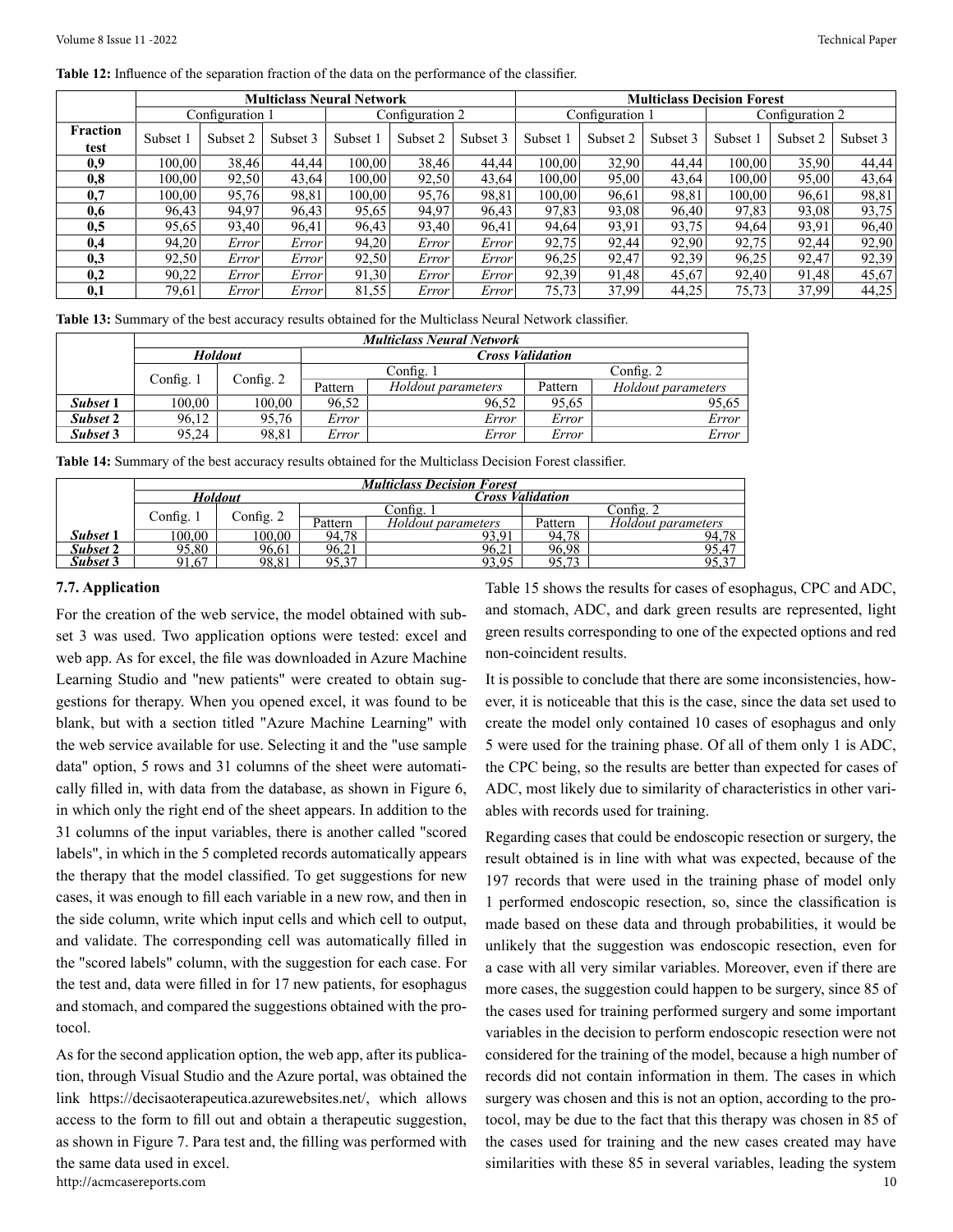to suggest this therapy.

As for the last two cases, whose therapy should be palliative QT, because they were filled with 1 in the variable "cM", it was found that the system does not suggest this option for all cases with this characteristic. Once again, the reason may be the small number of training cases for which palliative QT was performed, since there were only 3, and the similarity in other variables with cases that underwent surgery.

Based on these results of the application of the model, it is con-



**Figure 5:** General structure of a decision tree.



**Figure 6:** Application of the created template, in excel, using a web service.

| Decisão Terapêutica  |                                             | Totalmente mini-invasiva | O True<br>C False                                              |
|----------------------|---------------------------------------------|--------------------------|----------------------------------------------------------------|
| Sexo                 | Masculino                                   | Doença pulmonar          | $\bigcirc$ True<br>C False                                     |
|                      | <b>C</b> Feminino                           | <b>DHC</b>               | $O$ True                                                       |
| QT prévia            | $O$ True                                    |                          | $\bigcirc$ False                                               |
|                      | C False                                     | <b>Diabetes</b>          | $O$ True                                                       |
| RT prévia            | O True                                      |                          | C False                                                        |
|                      | $\bigcirc$ False                            | Insuficiência renal      | $O$ True                                                       |
| Cirurgia prévia      | $O$ True<br>$\bigcirc$ False                |                          | O False                                                        |
| Disfagia             | $0 -$                                       | Infeção HIV              | $\bigcirc$ True                                                |
| Anemia / HDA         | $Sim$ $\vee$                                |                          | O False                                                        |
| Obstrução            | $Sim$ $\vee$                                | Patologia cardiaca       | $\bigcirc$ True<br>O False                                     |
| Barrett associado    | $O$ True                                    |                          | $O$ True                                                       |
|                      | C False                                     | Etilismo                 | $O$ False                                                      |
| Estadiamento BF      | $O$ True                                    | Tabagismo                | $O$ True                                                       |
|                      | $\bigcirc$ False                            |                          | C False                                                        |
| Estadiamento ORL     | $\bigcirc$ True                             | Perda ponderal           | $O$ True                                                       |
|                      | ○ False                                     |                          | ○ False                                                        |
| Estadiamento Lap est | $\bigcirc$ True                             | Invasão vascular         | $O$ True                                                       |
| cT                   | $\bigcirc$ False<br>$x \vee$                |                          | $O$ False                                                      |
| cN                   | x<br>$\checkmark$                           | Invasão linfática        | $\bigcirc$ True                                                |
| cM                   | Xν                                          |                          | $\bigcirc$ False                                               |
| Patologia            | ADC esofago<br>v                            |                          |                                                                |
| Orgão                | esofago<br>$\checkmark$                     |                          | <b>Submeter</b>                                                |
| Localização          | cardia Siewert I<br>$\check{ }$             |                          | A sugestão de terapia aparecerá aqui, após clicar em "submeter |
| Laparoscopia         | $\bigcirc$ True<br>C False                  |                          |                                                                |
| Toracoscopia         | $\bigcirc$ True<br>$\bigcap_{n=1}^{\infty}$ |                          |                                                                |

**Figure 7:** Form obtained by accessing<https://decisaoterapeutica.azurewebsites.net/>.

some specific situations that were previously analyzed. To solve these situations and, consequently, obtain results more similar to reality, a more robust database will be required, with all the variables of interest filled, especially those that are crucial to decide between two therapies and that, for the most part, were not considered due to lack of data. The fact that there is a large difference in the proportion of cases that have undergone some therapies compared to others is also a factor that influences the suggestion given by the model.

cluded that it responds well to the request, with the exception of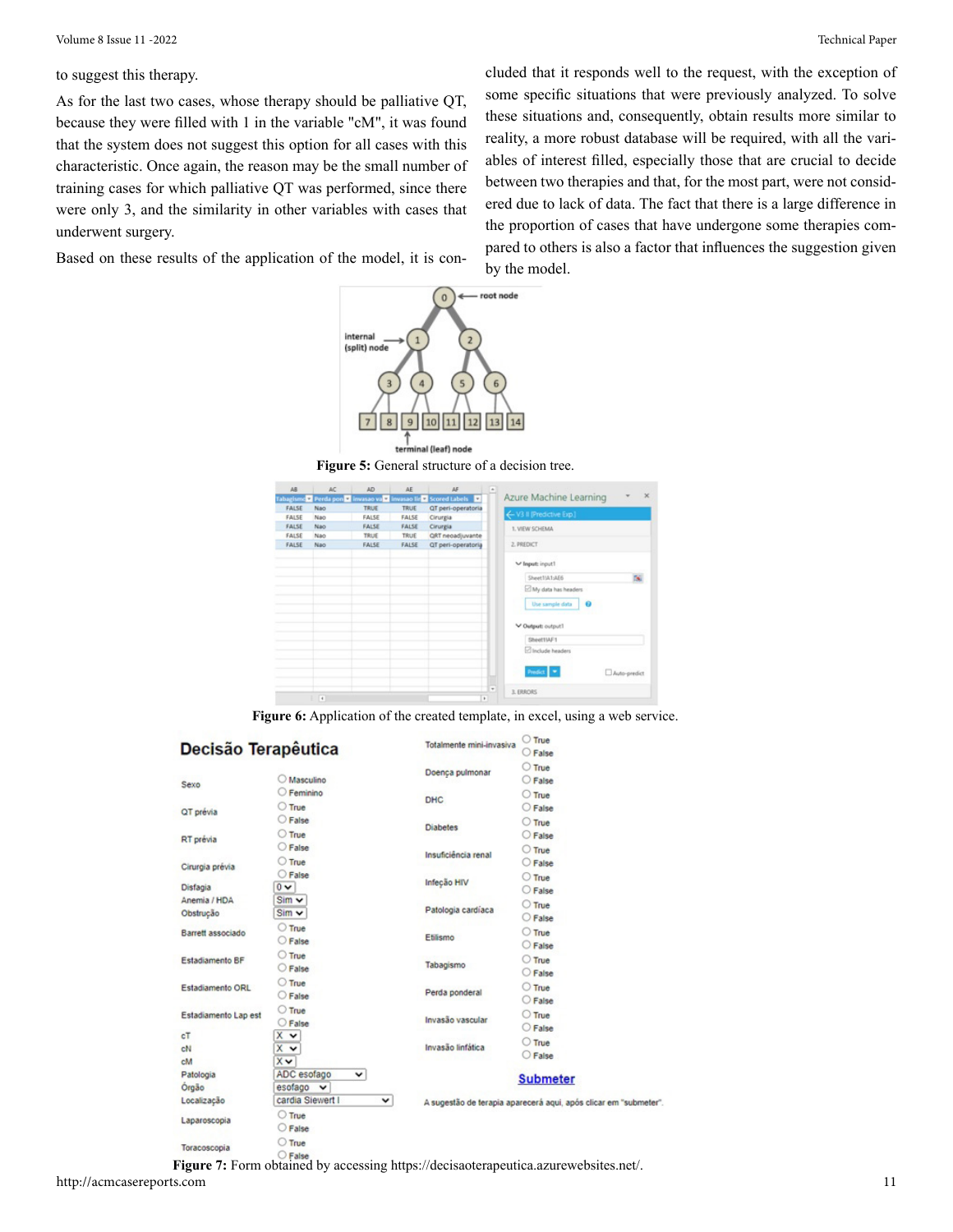**Table 15:** Comparison between the suggestion obtained for the "new cases" and the suggestion expected by the protocol.

|                         |                         | Oesophagus        |                                   |                            | <b>Stomach</b>                  |  |  |
|-------------------------|-------------------------|-------------------|-----------------------------------|----------------------------|---------------------------------|--|--|
| Case                    |                         | <b>Suggestion</b> | Protocol                          | <b>Suggestion</b>          | Protocol                        |  |  |
|                         | $\overline{\text{CPC}}$ | <b>ADC</b>        |                                   |                            |                                 |  |  |
| 1                       | Surgery                 | Surgery           | Endoscopic resection or surgery   | Surgery                    | Endoscopic resection or surgery |  |  |
| $\boldsymbol{2}$        | Surgery                 | Surgery           | Endoscopic resection or surgery   | Surgery                    | Endoscopic Resection or Surgery |  |  |
| $\mathbf{3}$            | Surgery                 | Surgery           | Surgery                           | Surgery                    | Surgery                         |  |  |
| $\overline{\mathbf{4}}$ | Surgery                 | Surgery           | Surgery                           | Surgery                    | Surgery                         |  |  |
| 5                       | Neoadjuvant QRT         | Neoadjuvant QRT   | Neoadjuvant QRT or definitive QRT | Surgery                    | <b>OT</b><br>perioperative      |  |  |
| 6                       | Surgery                 | Surgery           | Neoadjuvant QRT or definitive QRT | Surgery                    | <b>OT</b><br>perioperative      |  |  |
| $\overline{7}$          | Neoadjuvant QRT         | Neoadjuvant QRT   | Neoadjuvant QRT or definitive QRT | QT<br>perioperative        | <b>OT</b><br>perioperative      |  |  |
| 8                       | Surgery                 | Surgery           | Neoadjuvant QRT or definitive QRT | Surgery                    | <b>OT</b><br>perioperative      |  |  |
| 9                       | Neoadjuvant QRT         | Neoadjuvant QRT   | Neoadjuvant QRT or definitive QRT | Surgery                    | QT<br>perioperative             |  |  |
| 10                      | Surgery                 | Surgery           | Neoadjuvant QRT or definitive QRT | Surgery                    | QT<br>perioperative             |  |  |
| 11                      | Neoadjuvant QRT         | Neoadjuvant QRT   | Neoadjuvant QRT or definitive QRT | <b>OT</b><br>perioperative | QT<br>perioperative             |  |  |
| 12                      | Neoadjuvant QRT         | Neoadjuvant QRT   | Neoadjuvant QRT or definitive QRT | <b>OT</b><br>perioperative | QT<br>perioperative             |  |  |
| 13                      | Neoadjuvant QRT         | Neoadjuvant QRT   | Neoadjuvant QRT or definitive QRT | <b>OT</b><br>perioperative | <b>OT</b><br>perioperative      |  |  |
| 14                      | Neoadjuvant QRT         | Neoadjuvant QRT   | Neoadjuvant QRT or definitive QRT | Surgery                    | QT<br>perioperative             |  |  |
| 15                      | Palliative QT           | Palliative QT     | Palliative QT                     | Palliative QT              | Palliative QT                   |  |  |
| 16                      | Neoadjuvant QRT         | Neoadjuvant QRT   | Palliative QT                     | Palliative QT              | Palliative QT                   |  |  |
| 17                      | Surgery                 | Surgery           | Palliative QT                     | Surgery                    | Palliative QT                   |  |  |

#### **8. Conclusions and Limitations of the Study**

Among the solutions that information technology offers are clinical decision support systems, which offer several advantages, such as better clinical management, cost containment, diagnostic support and therapeutic support. The latter was the focus of this study, and a system of support for therapy was studied.

For the development of the model, a database provided by the multidisciplinary group of esophagus and stomach cancer (GMCEE) of the Lisbon IPO was used, from which three subsets were created, excluding variables without relevance to the objective and varying in the number of records included and information present, in order to explore which, one is most suitable for integration system. Different classification algorithms were tested using the Microsoft Azure Machine Learning Studio platform, Multiclass Neural Network, and Multiclass Decision Forest.

Comparing the results obtained for the two classifiers, varying their settings and the subset used, it was possible to conclude about the performance of the classifier, but also how the data used influence it. Although both showed excellent results, with accuracy values obtained between 91.67% and 100%, in general, the Multiclass Neural Network was superior.

http://acmcasereports.com 12 Regarding the subsets used, it was noticed that, although the greater the number of records available, the better the classifier per-

formance, the content of the same is a crucial factor. When using a set of data in which some cells were filled based on others, the classifier showed worse performance than when a smaller number of records were used, but with more variables filled by GMCEE physicians. Thus, for the creation of a decision support system, it is important to exist a large data set, but also complete and fidedigno the. In addition, during the tests, it was possible to notice that, for the training phase, a higher proportion of data should be used in the training set and lower in the test set, and the ideal proportion for the subsets used was 70%-30%. It is also important to highlight the importance of the existence of, approximately, the same proportion of cases of each type for model training. This is because, as observed in the classification and application tests of the system, if a large amount of data is of one type and there is a small amount of another type, with some characteristics similar to the larger group, there is a high probability that the records of the second group will be classified as those of the first.

It can be concluded that the model created presents a good performance, however, in its final application for new cases, there was a decrease in performance. In this way, there is room for future development and improvement. For this, the first and most important step is to fill in all variables that have weight in the therapeutic decision, since a limitation in the creation of this model was the fact that several important variables are eliminated, namely "EDA